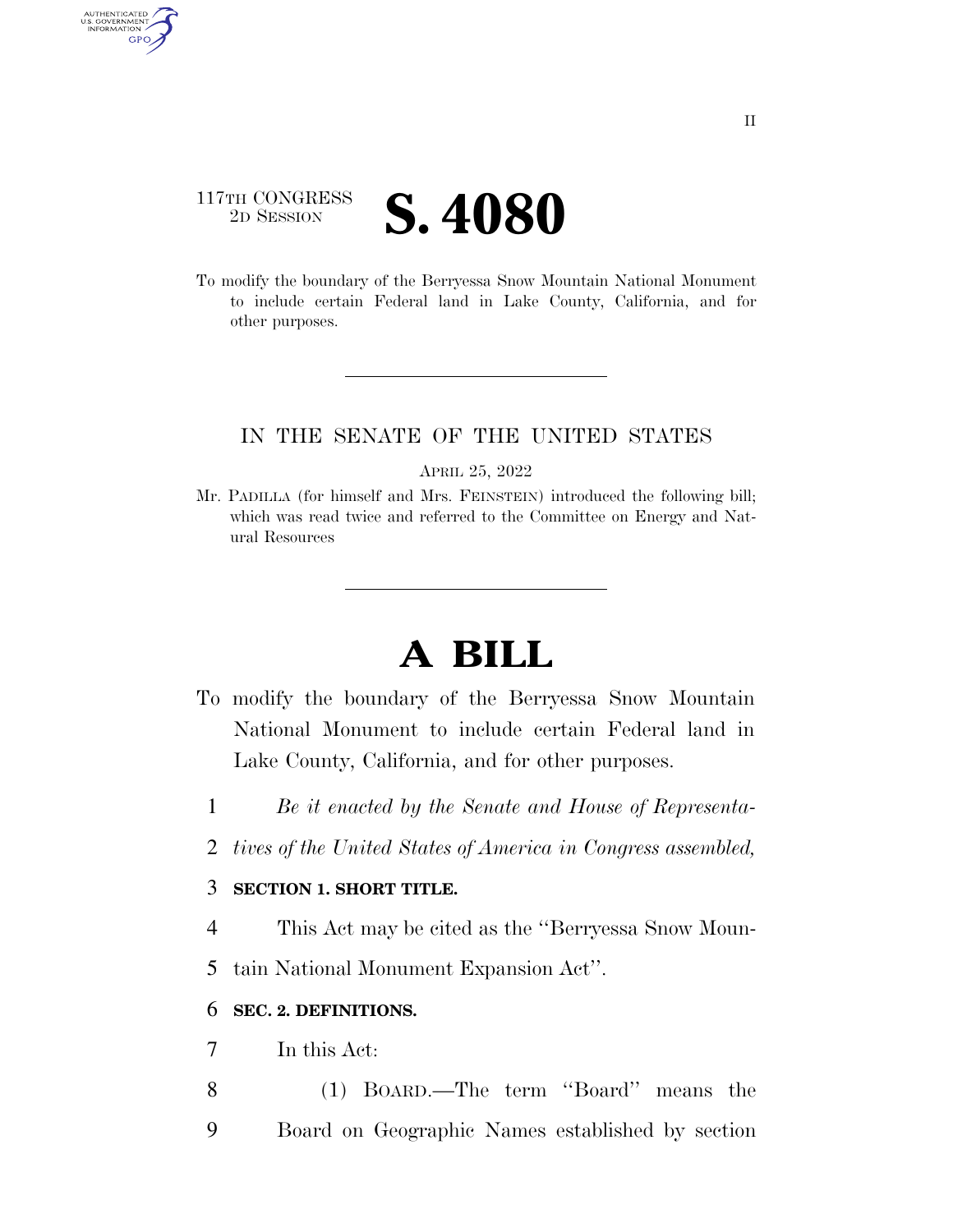| $\mathbf{1}$   | 2 of the Act of July 25, 1947 (61 Stat. 456, chapter   |
|----------------|--------------------------------------------------------|
| $\overline{2}$ | 330; 43 U.S.C. 364a).                                  |
| 3              | $(2)$ MAP.—The term "Map" means the map en-            |
| $\overline{4}$ | titled "Proposed Walker Ridge (Molok Luyuk) Addi-      |
| 5              | tion Berryessa Snow Mountain National Monument"        |
| 6              | and dated October 26, 2021.                            |
| 7              | (3) MOLOK LUYUK.—The term "Molok Luyuk"                |
| 8              | means Condor Ridge (in the Patwin language).           |
| 9              | (4) NATIONAL MONUMENT.—The term "Na-                   |
| 10             | tional Monument" means the Berryessa Snow Moun-        |
| 11             | tain National Monument established by Presidential     |
| 12             | Proclamation 9298, dated July 10, 2015 (80 Fed.        |
| 13             | Reg. 41975), including all land, interests in the      |
| 14             | land, and objects on the land identified in that Pres- |
| 15             | idential Proclamation.                                 |
| 16             | (5) SECRETARY.—The term "Secretary" means              |
| 17             | the Secretary of the Interior.                         |
| 18             | $(6)$ WALKER<br>RIDGE (MOLOK LUYUK)<br>ADDI-           |
| 19             | TION.—The term "Walker Ridge (Molok Luyuk) Ad-         |
| 20             | dition" means the approximately 3,925 acres of Fed-    |
| 21             | eral land (including any interests in, or objects on,  |
| 22             | the land) administered by the Bureau of Land Man-      |
| 23             | agement in Lake County, California, and identified     |
| 24             | as "Proposed Walker Ridge (Molok Luyuk) Addi-          |
| 25             | tion" on the Map.                                      |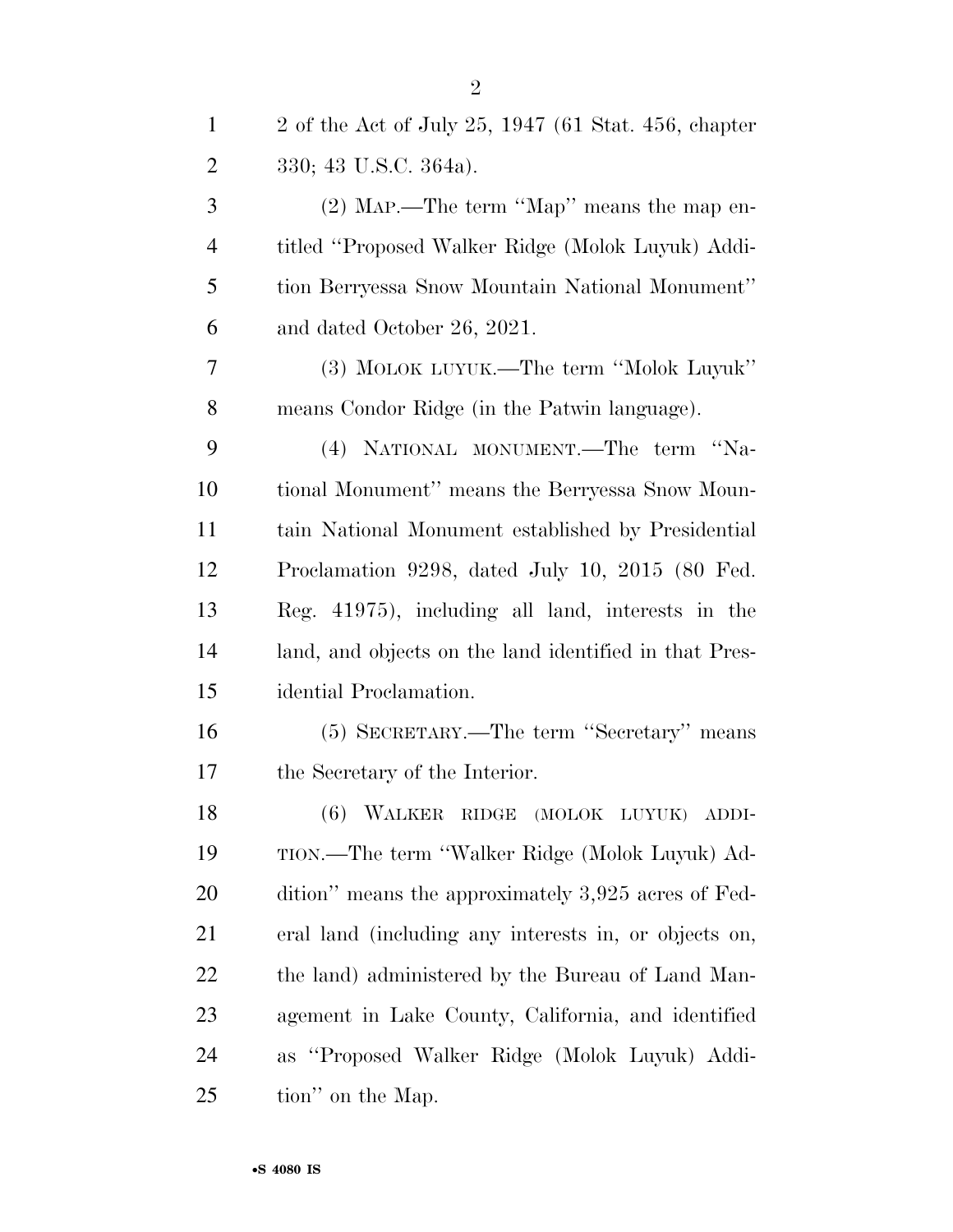| 1  | SEC. 3. NATIONAL MONUMENT EXPANSION.                      |
|----|-----------------------------------------------------------|
| 2  | (a) BOUNDARY MODIFICATION.—The boundary of                |
| 3  | the National Monument is modified to include the Walker   |
| 4  | Ridge (Molok Luyuk) Addition.                             |
| 5  | $(b)$ Map.—                                               |
| 6  | (1) CORRECTIONS.—The Secretary may make                   |
| 7  | clerical and typographical corrections to the Map.        |
| 8  | (2) PUBLIC AVAILABILITY; EFFECT.—The Map                  |
| 9  | and any corrections to the Map under paragraph (1)        |
| 10 | shall—                                                    |
| 11 | $(A)$ be publicly available on the website of             |
| 12 | the Bureau of Land Management; and                        |
| 13 | (B) have the same force and effect as if in-              |
| 14 | eluded in this Act.                                       |
| 15 | (c) ADMINISTRATION.—Subject to valid existing             |
| 16 | rights, the Secretary shall administer the Walker Ridge   |
| 17 | (Molok Luyuk) Addition-                                   |
| 18 | (1) as part of the National Monument;                     |
| 19 | (2) in accordance with Presidential Proclama-             |
| 20 | tion 9298, dated July 10, 2015 (80 Fed. Reg.              |
| 21 | $41975$ ; and                                             |
| 22 | (3) in accordance with applicable laws (includ-           |
| 23 | ing regulations).                                         |
| 24 | SEC. 4. MANAGEMENT PLAN.                                  |
| 25 | (a) IN GENERAL.—Not later than 1 year after the           |
| 26 | date of enactment of this Act, the Secretary and the Sec- |
|    | •S 4080 IS                                                |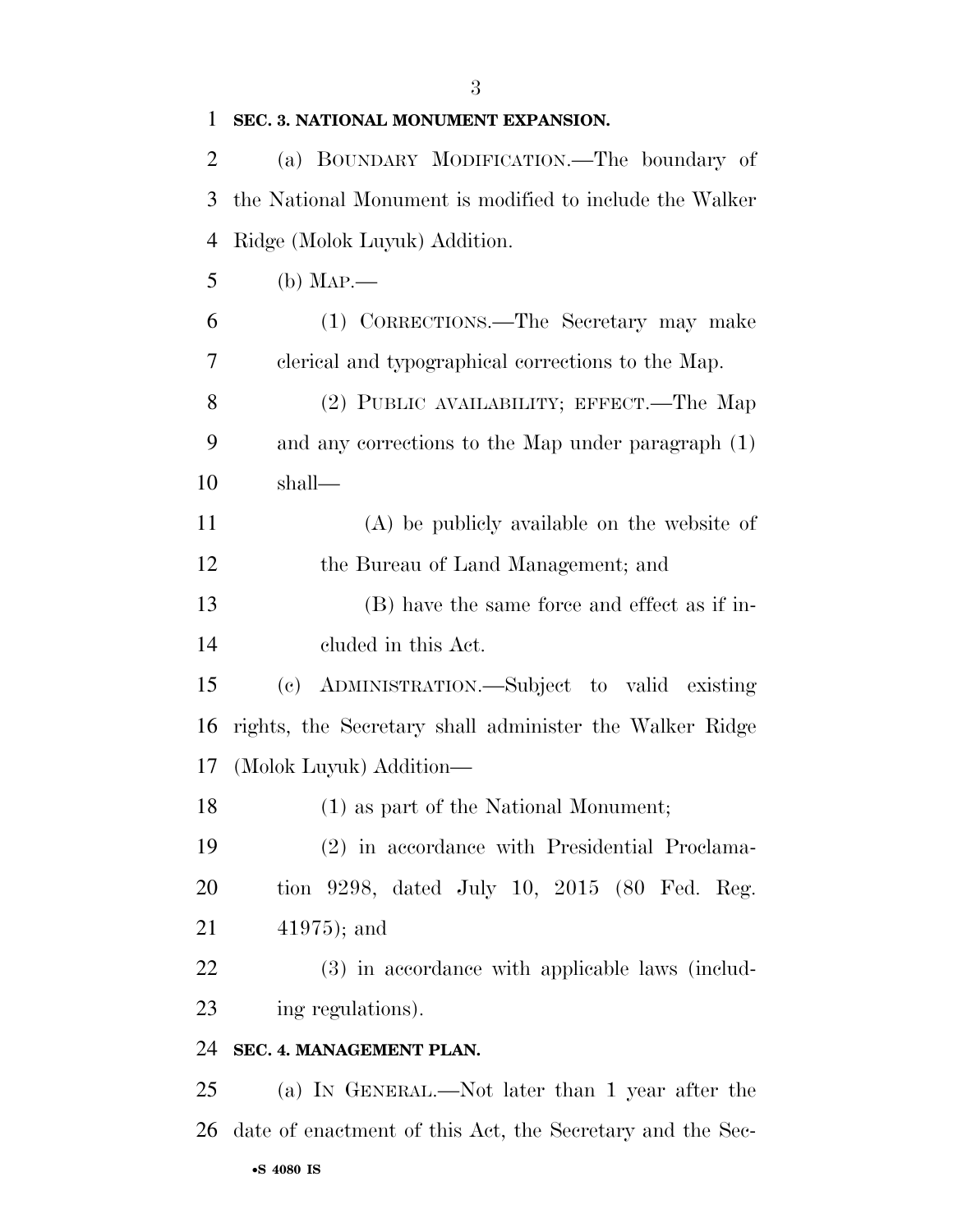retary of Agriculture shall jointly develop a comprehensive management plan for the National Monument in accord- ance with, and in a manner that fulfills the purposes de- scribed in, Presidential Proclamation 9298, dated July 10, 2015 (80 Fed. Reg. 41975).

 (b) TRIBAL CONSULTATION.—The Secretary and the Secretary of Agriculture shall consult with affected feder-ally recognized Indian Tribes in—

 (1) the development of the management plan under subsection (a); and

 (2) making management decisions relating to the National Monument.

 (c) CONTINUED ENGAGEMENT WITH INDIAN TRIBES.—The management plan developed under sub- section (a) shall set forth parameters for continued mean- ingful engagement with affected federally recognized In- dian Tribes in the implementation of the management plan.

 (d) EFFECT.—Nothing in this Act affects the conduct of fire mitigation or suppression activities at the National Monument, including through the use of existing agree-ments.

#### **SEC. 5. AGREEMENTS AND PARTNERSHIPS.**

 To the maximum extent practicable and in accord-ance with applicable laws, on request of an affected feder-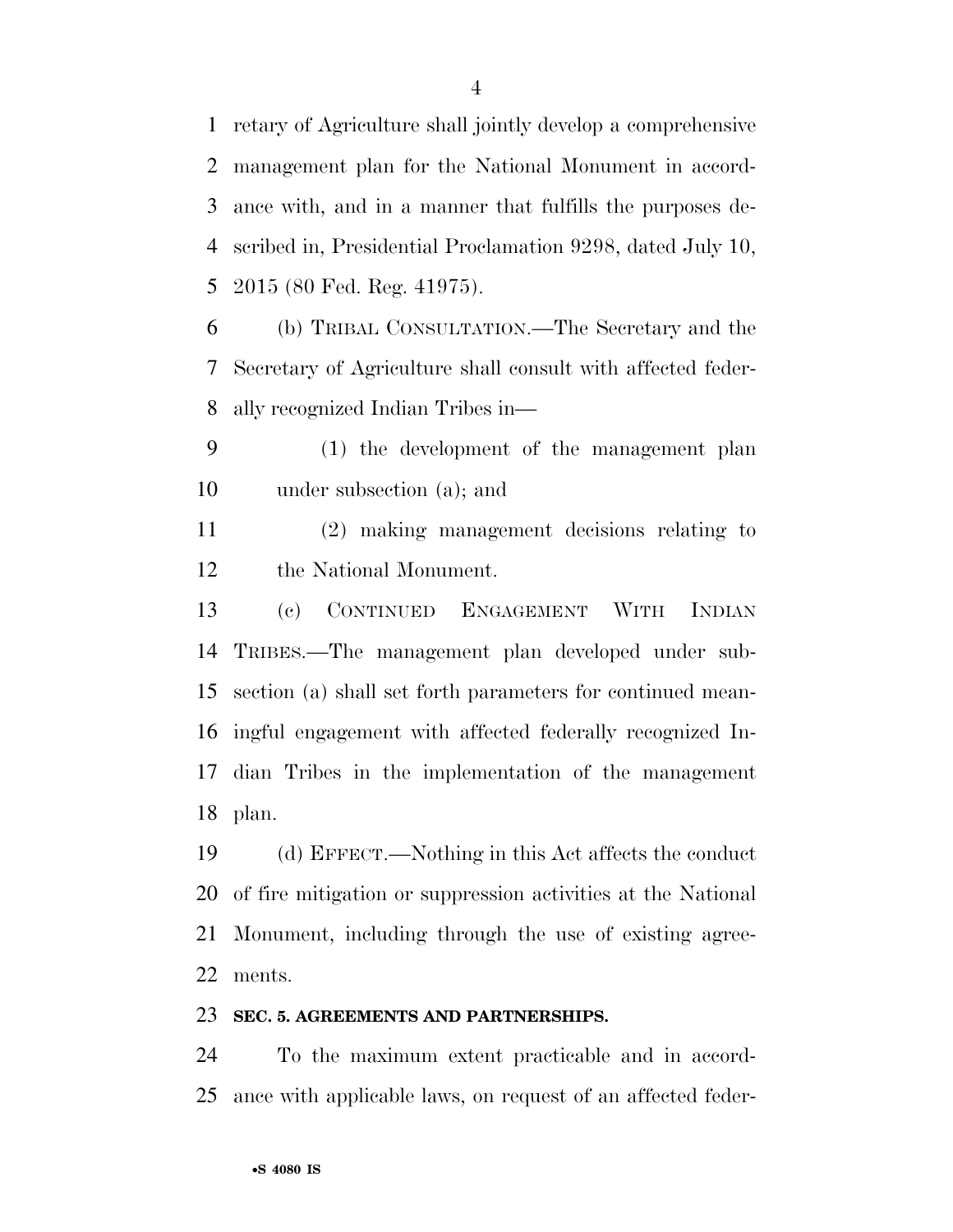| $\mathbf{1}$   | ally recognized Indian Tribe, the Secretary (acting        |
|----------------|------------------------------------------------------------|
| $\overline{2}$ | through the Director of the Bureau of Land Management)     |
| 3              | and the Secretary of Agriculture (acting through the Chief |
| 4              | of the Forest Service) shall enter into agreements, con-   |
| 5              | tracts, and other cooperative and collaborative partner-   |
| 6              | ships with the federally recognized Indian Tribe regarding |
| 7              | management of the National Monument under relevant         |
| 8              | Federal authority, including—                              |
| 9              | (1) the Indian Self-Determination and Edu-                 |
| 10             | cation Assistance Act (25 U.S.C. 5301 et seq.);            |
| 11             | (2) the Federal Land Policy and Management                 |
| 12             | Act of 1976 (43 U.S.C. 1701 et seq.);                      |
| 13             | $(3)$ the Tribal Self-Governance Act of 1994 $(25)$        |
| 14             | U.S.C. $5361$ et seq.);                                    |
| 15             | (4) the Tribal Forest Protection Act of 2004               |
| 16             | $(25 \text{ U.S.C. } 3115a \text{ et seq.});$              |
| 17             | (5) the good neighbor authority under section              |
| 18             | 8206 of the Agricultural Act of 2014 (16 U.S.C.            |
| 19             | 2113a);                                                    |
| 20             | (6) Executive Order 13175 (25 U.S.C. 5301                  |
| 21             | note; relating to consultation and coordination with       |
| 22             | Indian Tribal governments);                                |
| 23             | (7) Secretarial Order 3342, issued by the Sec-             |
| 24             | retary on October 21, 2016 (relating to identifying        |
| 25             | opportunities for cooperative and collaborative part-      |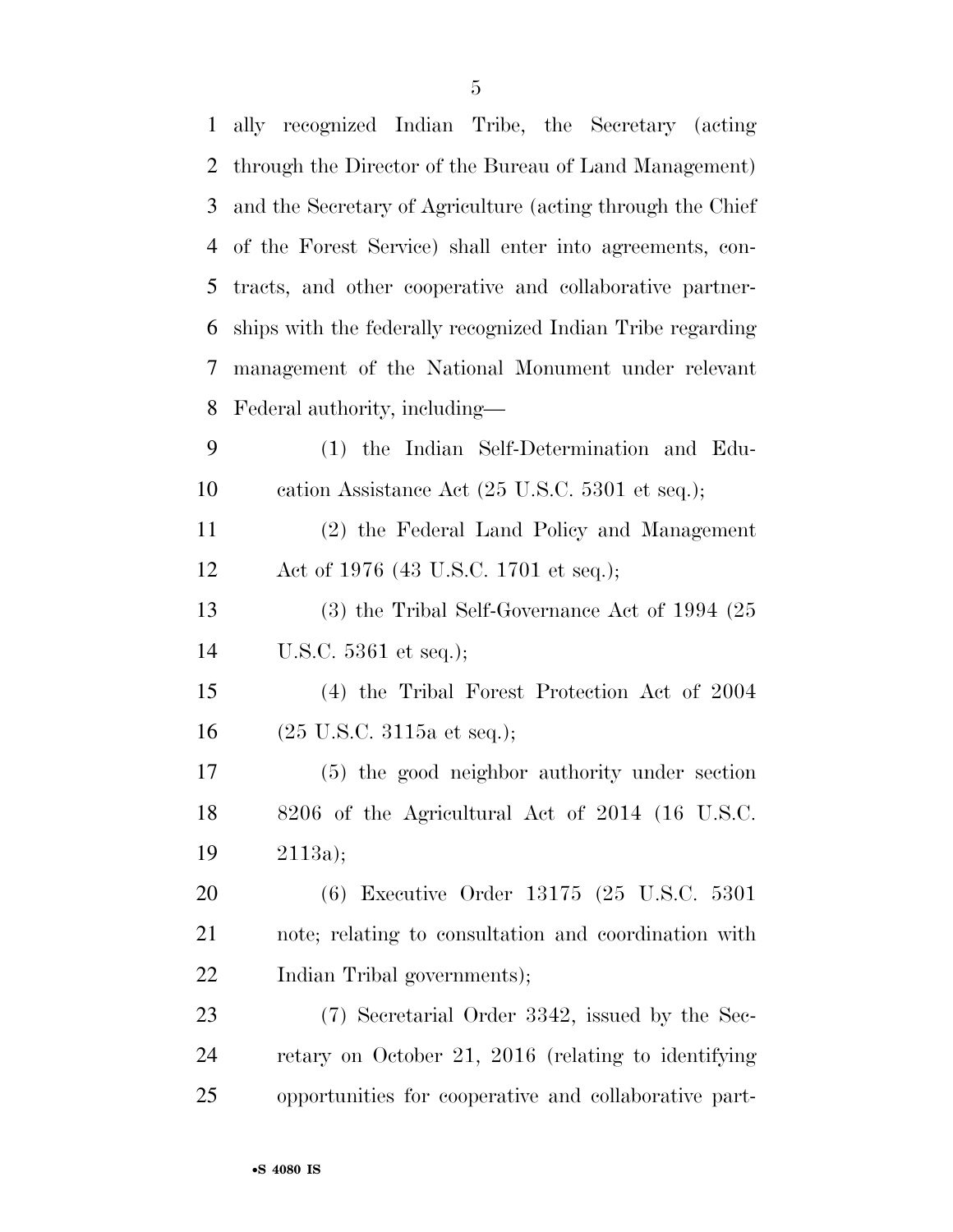nerships with federally recognized Indian Tribes in 2 the management of Federal lands and resources); and (8) Joint Secretarial Order 3403, issued by the

 Secretary and the Secretary of Agriculture on No- vember 15, 2021 (relating to fulfilling the trust re- sponsibility to Indian Tribes in the stewardship of Federal lands and waters).

 **SEC. 6. DESIGNATION OF CONDOR RIDGE (MOLOK LUYUK) IN LAKE AND COLUSA COUNTIES, CALI-FORNIA.** 

 (a) IN GENERAL.—The parcel of Federal land admin- istered by the Bureau of Land Management located in Lake and Colusa Counties in the State of California and commonly referred to as ''Walker Ridge'' shall be known and designated as ''Condor Ridge (Molok Luyuk)''.

 (b) REFERENCES.—Any reference in a law, map, reg- ulation, document, paper, or other record of the United States to the parcel of Federal land described in sub- section (a) shall be deemed to be a reference to ''Condor Ridge (Molok Luyuk)''.

22 (c) MAP AND LEGAL DESCRIPTION.—

(1) PREPARATION.—